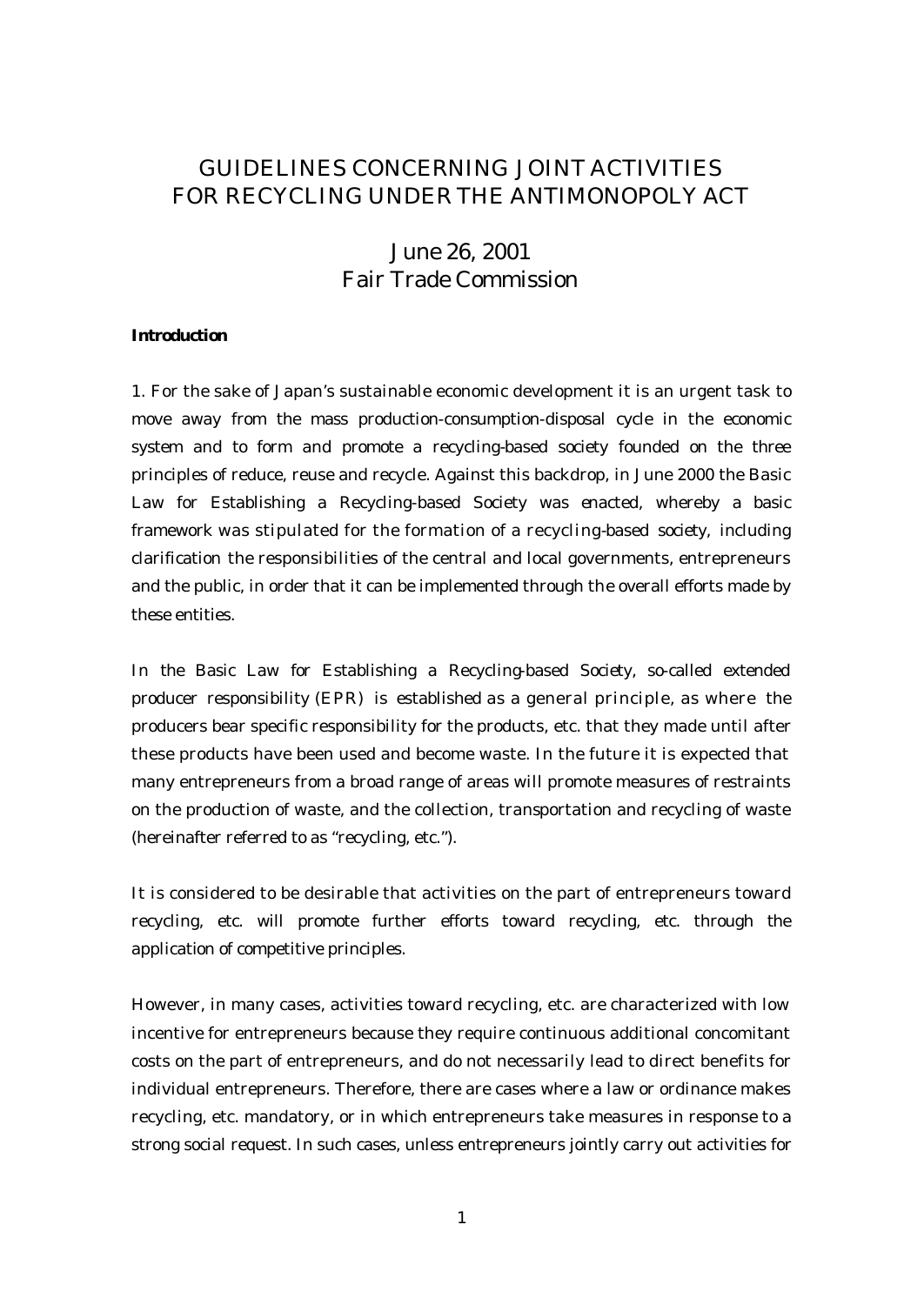recycling, etc., it is difficult to build recycling systems or to promote the recycling efficiently, which in certain cases these could create obstacles to fulfill the obligations as stipulated in the law or ordinance. In addition, such joint activities form a momentum of their own toward the smooth establishment of a recycling system, which, if promoted, will lead to the vitalization of the recycling market and create new demand in the market, the effects to promote competition can be expected.

In the examination into the existence or non-existence of problems related to the Antimonopoly Act concerning joint activities by the entrepreneurs toward recycling, etc., it is therefore necessary to duly consider the necessities from social and public objectives based on the aims of the above-mentioned Basic Law for Establishing a Recycling-based Society. However, even if such a necessity is considered, problems surrounding the Antimonopoly Act arise in the case whereby through joint actions on recycling, etc. among the entrepreneurs, there is an adverse impact resulted on competitive order in the product and recycling markets.

These "Guidelines Concerning Joint Activities for Recycling under the Antimonopoly Act" are published based on the above recognition, with the expectation that by making the principles of the Antimonopoly Act clear with regard to joint activities by entrepreneurs toward recycling, etc., such recycling, etc., will be smoothly promoted without hindering competition thereby to contribute to the formulation and promotion of a recycling-based society.

2. The scope of application of these guidelines is the joint actions related to the development of a recycling system and recycling, etc. that is jointly undertaken by entrepreneurs such as manufacturers or distributors who implement recycling, etc. in tandem with their main operations (hereinafter referred to as "entrepreneurs"), and considered to be the most necessary to realize the formation and promotion of a recycling-based society.

For the purpose of these guidelines, recycling systems refer to a framework to smooth promotion of recycling, etc., for example, a series of systems where entrepreneurs collect the products they have once sold as waste, and reuse them as raw materials (recycling). This includes a wide range of systems, form systems that comprehensively include activities such as the collection, transportation and recycling of waste, to systems that only partially include recycling, for example only the collection of waste by the distributors.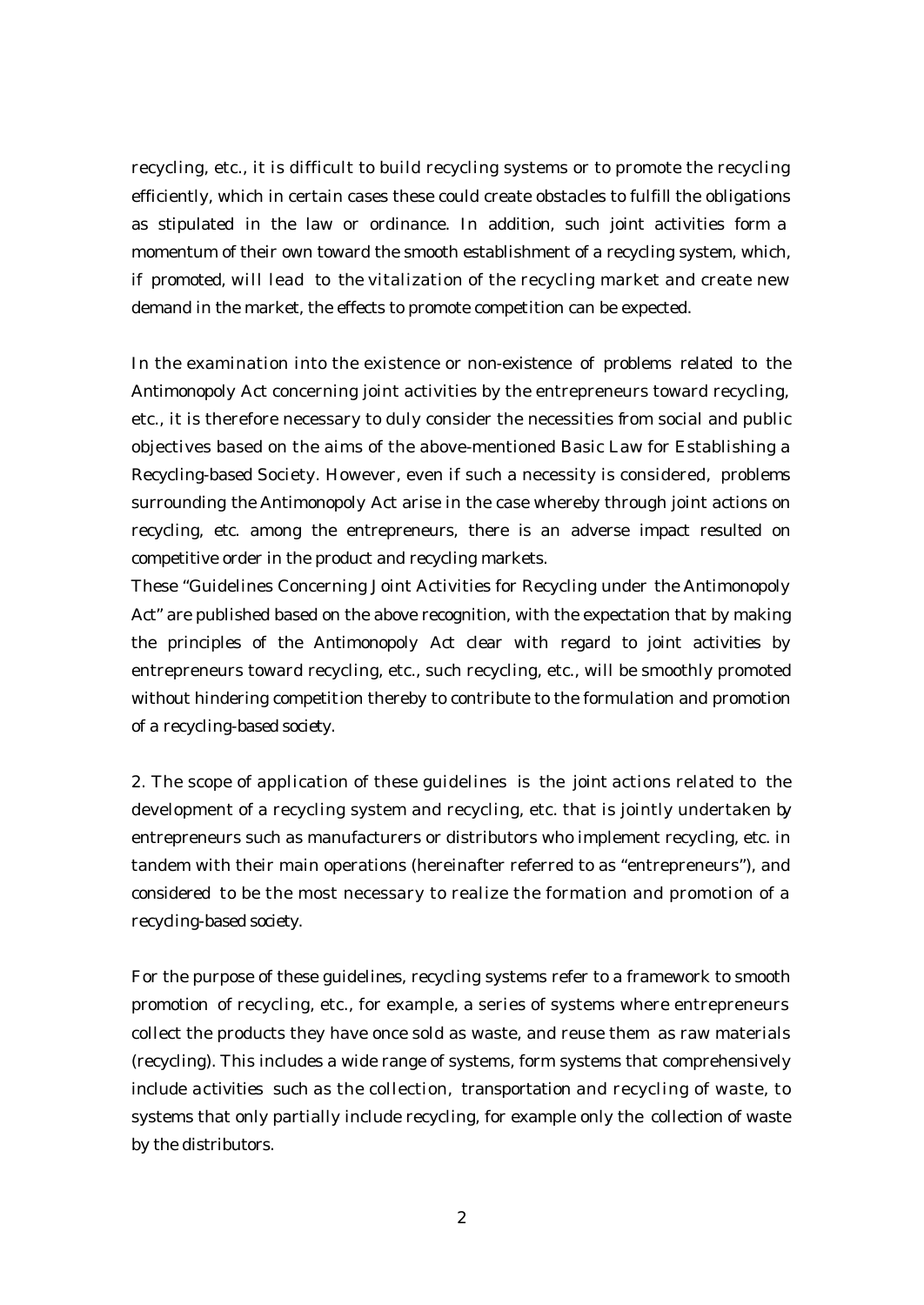3. Although these guidelines clarify the principles of the Antimonopoly Act concerning joint activities by entrepreneurs toward recycling, etc. assumed at the current time, looking at the whole situation, full-fledged activities by entrepreneurs toward recycling, etc. are still in their infancy, and it is thought that in future entrepreneurs will engage in various activities that will change the market situation. For this reason, the guidelines will be revised if necessary, while a closely observation to status of activities implemented by entrepreneurs in the future toward recycling, etc. and market status.

# **Section I Joint Development of Recycling Systems**

The following are specific examples of recycling systems that are developed by entrepreneurs in joint operations:

- (1) Cases where consumer electronics manufacturers use processing facilities jointly for waste recycling, or establish such facilities jointly, for example, factories for reprocessing and recycling household electrical appliances that have been disposed of (see Examples 1 to 3);
- (2) Cases where machinery manufacturers jointly use collection facilities to split the waste according to the entrepreneurs and transport them to each entrepreneur of waste products (relay facility), or jointly establish such collection facilities, for example, establishing collection facilities for products that have been used and discarded by users (see Example 4); and
- (3) Cases where electrical appliance retailers jointly use the same contractor for the collection and transportation of waste, or jointly implement the collection and transportation of waste, for example, commissioning a transportation company jointly to transport household electrical appliances that have been disposed of (see Example 5).

In determining whether the above-mentioned joint operations become problems under the Antimonopoly Act, examination is undertaken into what effect the joint operations has on the product and recycling markets.

# 1. Product Market

#### (1) Basic Principle

In the event that entrepreneurs develop a recycling system in a joint operation to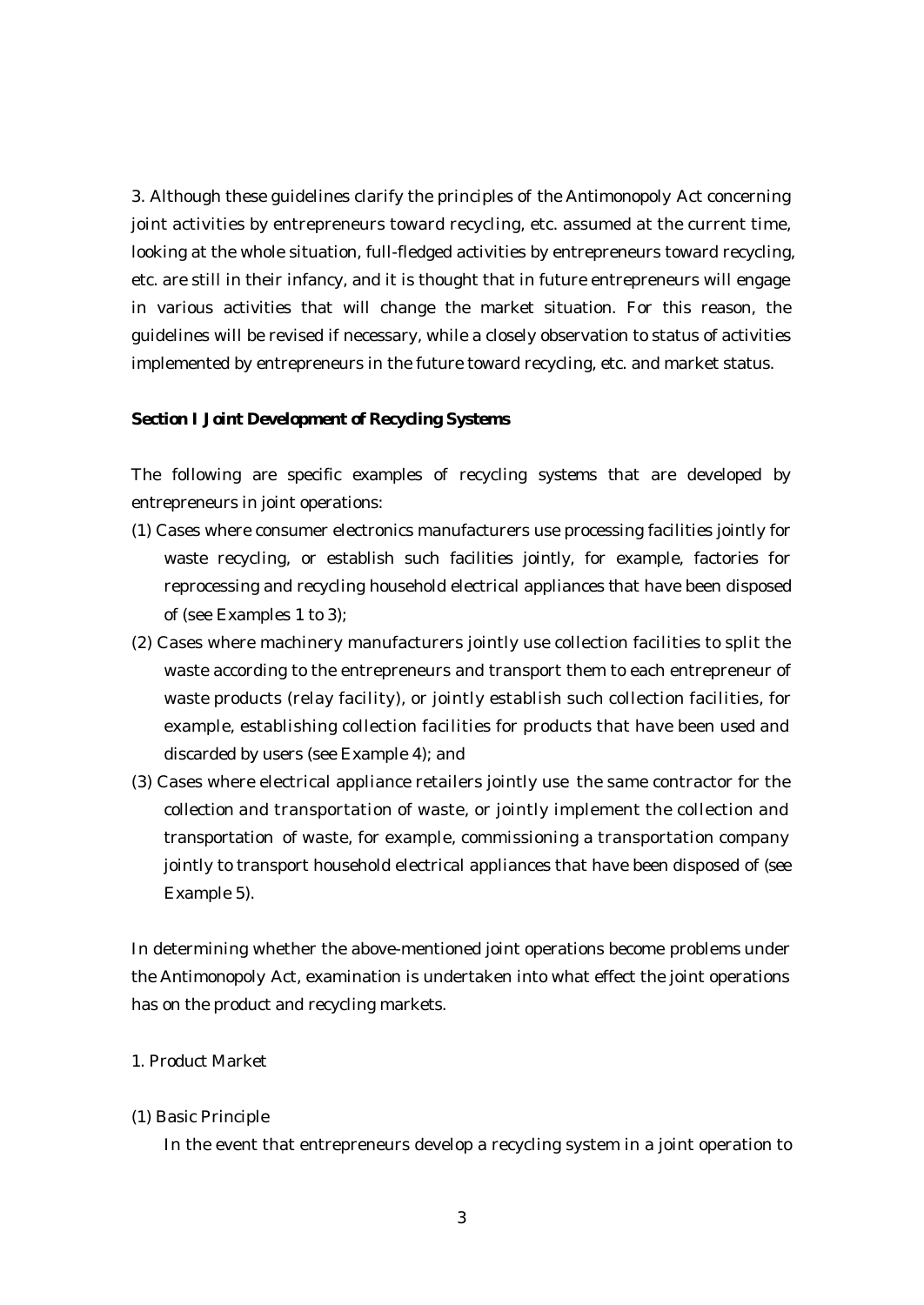deal with product waste, although required costs for recycling, etc. (usage charges for recycling facilities, usage charges for collection facilities, transportation charges, etc.) are shared, in cases where the proportion of the required costs for recycling, etc. of the product concerned compared to the selling prices are small, the joint operation has an indirect effect on competition in the product market itself, and is therefore considered unlikely to become problems under the Antimonopoly Act. In particular, with regard to joint operations as mentioned in (2) and (3) above, as their effect on competition in the product market itself is usually only small, they are not considered to be problems under the Antimonopoly Act.

- (Note) Although there are cases where entrepreneurs collect required fees for recycling, etc. as a recycling charge from demanders as additional price to the product itself, from the perspective that demanders decide their purchasing product based on the total amount of the product price itself and its recycling charge, in such cases, considerations concerning the impact of joint operations to the product market are the same as description above.
- (2) Cases That Become Problems under the Antimonopoly Act
	- A. Wide-ranging Recycling Systems

In cases where entrepreneurs develop a recycling system as a joint operation, when the recycling system has covered broad scope, for example, the inclusion of the collection and transportation of waste and the process for recycling (e.g. including all cases covered under (1) and (3) above), cases emerge where the proportion of the required costs for recycling, etc. of the product concerned through joint operations compared to the selling prices are large. In such cases and when the total share of the participating entrepreneurs in the product market increased significantly, according to the status of competition in the product market, although there exists vigorous competition in the product market, such cases could effect on competition in the product market, for example, that the selling price of products of the participating entrepreneurs become a standardized figure through the joint operation, and it would therefore have implications under the Antimonopoly Act (Section 3 of the Antimonopoly Act (Unjust restriction on trade)).

B. Exclusive Recycling Systems

In the event that entrepreneurs jointly develop a recycling system because it is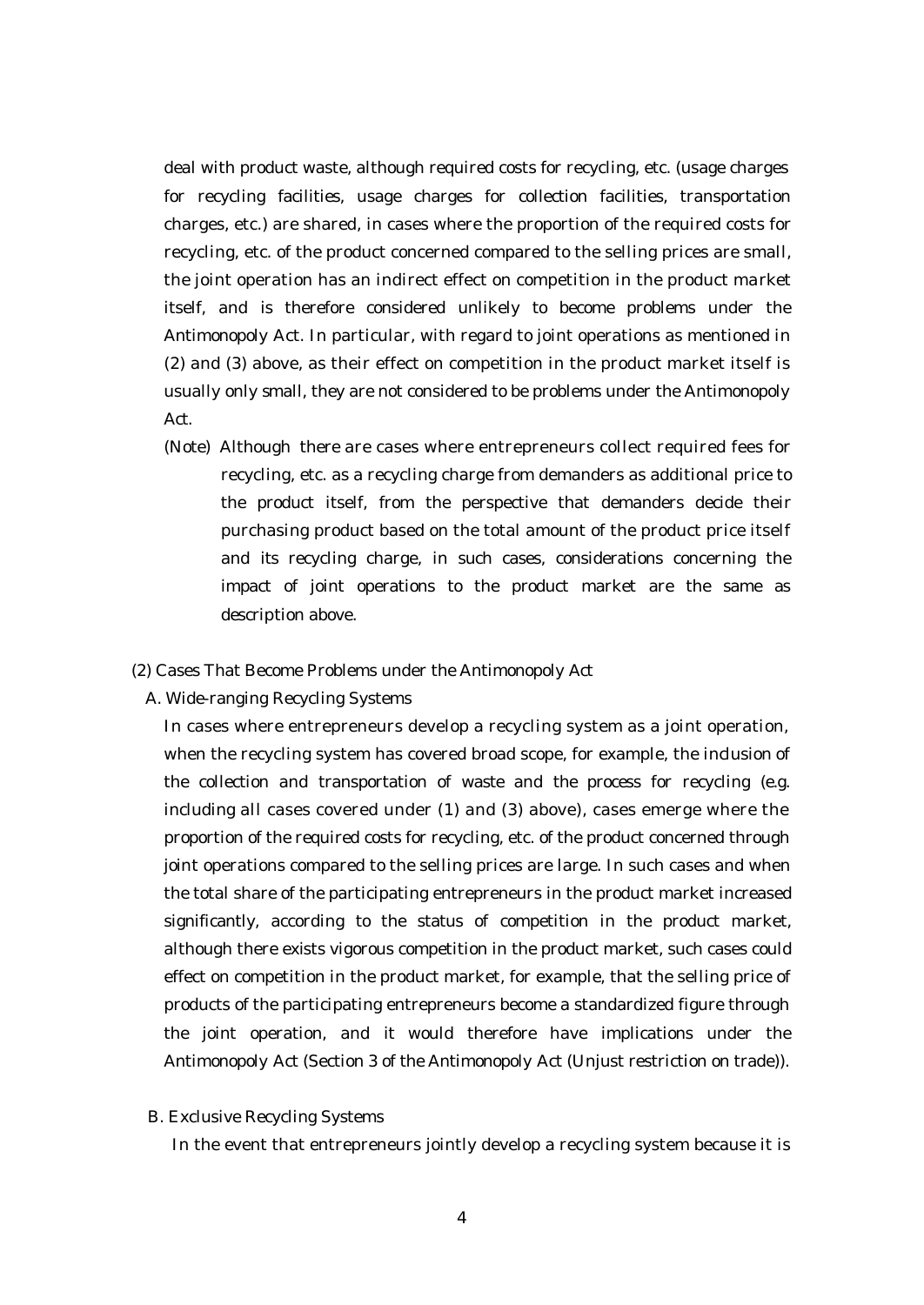difficult to independently develop a recycling system in doing business in the product market, for no rational reason, for example, by denying or restricting the use of that recycling system to entrepreneurs newly entering the market or specified existing entrepreneurs (see Note), obstructing new entry of other entrepreneurs into the product market, or causing difficulties in the business activities of the existing entrepreneurs, in the case that such actions substantially restrict competition in the product market, they shall fall under the provisions prohibiting private monopolization or unreasonable restraint of trade (Section 3 of the Antimonopoly Act).

In addition, even in cases that the above actions do not substantially restrict competition in the product market, such actions, there has possibility of resulted difficulties in the normal business activities of entrepreneurs, which are denied or restricted participation in the recycling system, they shall fall under the provisions prohibiting unfair trade practices (General Designation 1 (Concerted Refusal to Deal)).

Accordingly, in cases where entrepreneurs develop recycling systems jointly, it is preferable that in general such systems are opened to entrepreneurs so that they can participate in them under rational conditions.

- (Note) For example, in cases where entrepreneurs develop a recycling system through the construction of processing facilities for waste recycling by established a joint investment company, at such a time the other entrepreneurs request to use the recycling system, there shall be no problem in the setting of a difference in usage charge that is rational and in accordance with the investment.
- C. Even if the required costs for recycling, etc. undertaken as joint operations become the same for participating entrepreneurs, in cases where those costs are added to the existing price of products that are sold by those entrepreneurs, each entrepreneur should ensure that it makes its own, independent judgment concerning how much to add to the price for recycling cost. Accordingly, even in cases where the joint development itself of a recycling system does not cause problems under the Antimonopoly Act, the joint decision by entrepreneurs on the amount added to the price is nothing less than a decision among entrepreneurs on a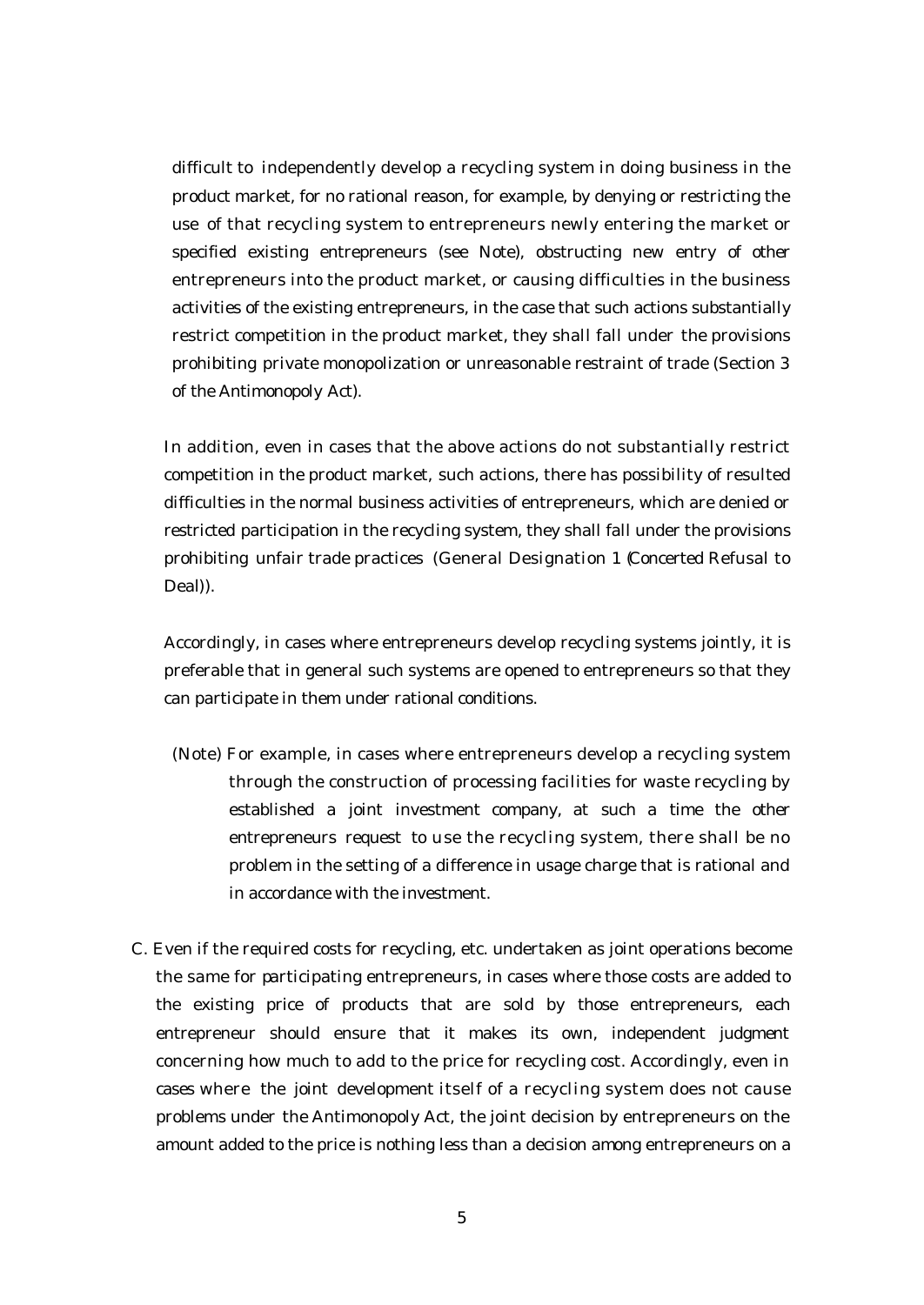part of the price that is an important means for competition, and could have an effect on competition in the product market, posing problems under the Antimonopoly Act (Section 3 of the Antimonopoly Act (Unjust restriction on trade)).

(Note) In cases where entrepreneurs collect recycling charges corresponding to required costs for recycling, etc. from consumers separately from the price products itself, in the same manner as described above, actions, in which entrepreneurs jointly decide a specific recycling charge fee, shall also become problems under the Antimonopoly Act.

#### 2. Recycling Market

(1) Because the construction of recycling systems creates the recycling market (see Note) and new opportunities for trade in the recycling market could be expected to expand, there are at times some concerns about the restriction of competition in the recycling market, but it is therefore unlikely to become an problem under the Antimonopoly Act. However, in cases where many entrepreneurs develop a recycling system jointly, causing difficulties in the business activities for the existing recycling entrepreneurs (contractors for collection and transportation of waste, contractors for recycling, etc.), or making difficulties for other entrepreneurs to enter the recycling market, then leading to substantial restrictions on competition in the recycling market, this shall fall under the provisions prohibiting private monopolization or unjust restriction on trade (Section 3 of the Antimonopoly Act).

(Note) The recycling market shall be the market related to trade in the transportation services of the collection of waste, the recycling services of waste, etc.

(2) In addition, in the case that entrepreneurs jointly develop a recycling system which has covered broad scope, there are cases where there is no other recycling system in the recycling market. In such cases, having examined whether it is necessary for entrepreneurs to jointly develop a recycling system and if there are alternative means, the points must be considered (i) if participation in the recycling system is free and (ii) if there are any unfair restrictions on the independent development of a recycling system by the participating entrepreneurs, thereby judging if any problems arise under the Antimonopoly Act.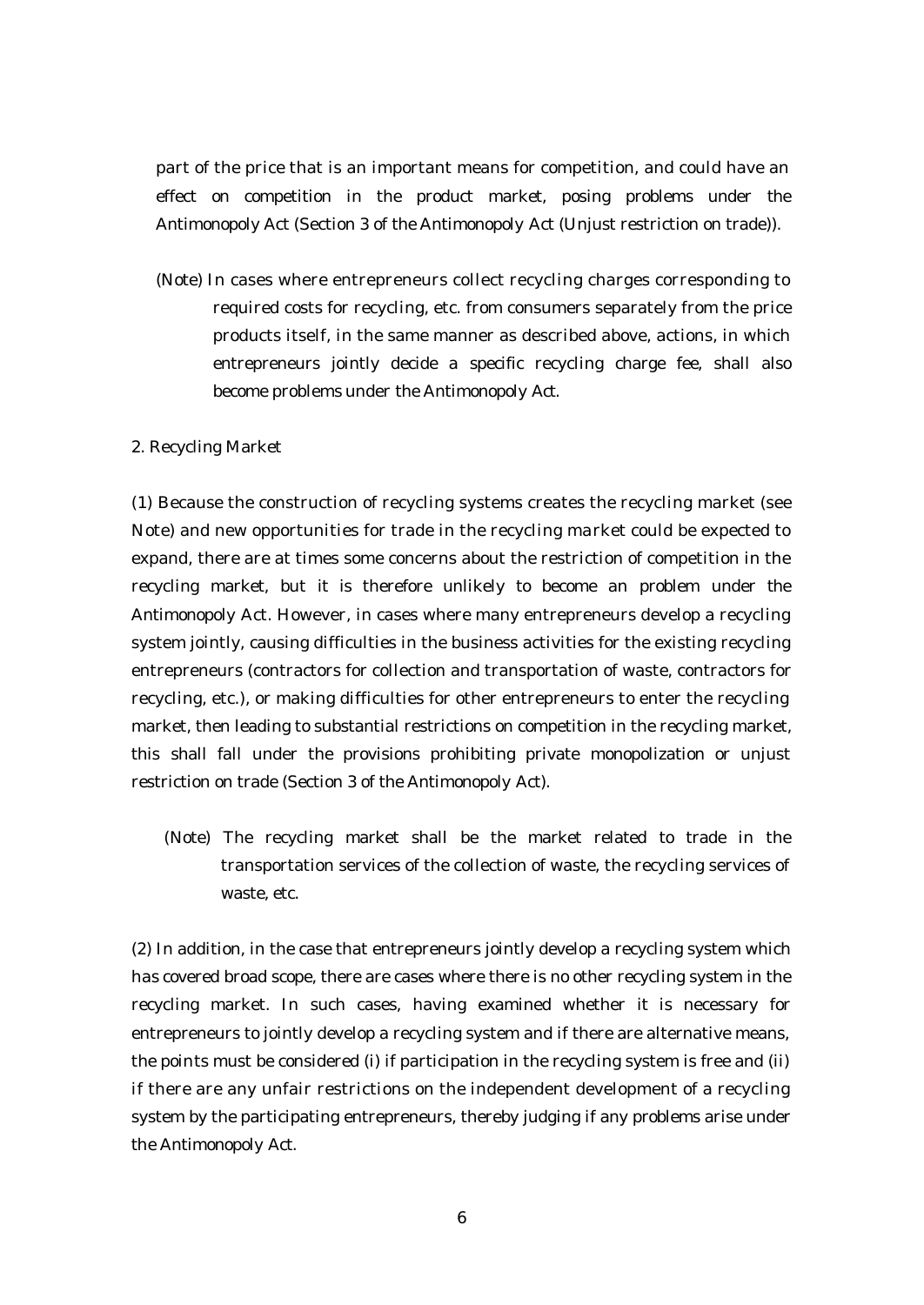(3) In the case that the development of a recycling system is undertaken by a trade association, for example, substantial restraint of competition in a particular product or recycling market occurs, this shall become problems in terms of Section 8-1 of the Antimonopoly Act, and in the case that a joint investment company is established by multiple entrepreneurs for the development of a recycling system, if substantial restraint of competition in particular products or recycling markets occurs, this may become problem in terms of Section 10 (1) of the Act.

#### **Section II Joint Activities Pertaining to Recycling, etc.**

In the event that entrepreneurs jointly develop or a trade association develops a recycling system, for the purpose of its efficient operation, etc., there are cases where various arrangements are made concerning the development of such a system. In addition, even in cases where a recycling system is not jointly developed, there are cases where similar arrangements are made by entrepreneurs or a trade association in order to heighten the effectiveness of recycling, etc.

The concepts concerning joint activities pertaining to recycling, etc. under the Antimonopoly Act are organized as follows:

1. Decision on a Target for Recycling Ratio, etc.

In the event that each member entrepreneur in a trade association collect waste and recycled, etc., it, there are cases where the recycling ratio of each member entrepreneur should achieve is decided within the trade association, and the recycling ratio achieved by each member entrepreneur is publicized in an attempt to increase it.

According to law or ordinance, the setting of an obligatory recycling ratio, with which individual entrepreneurs have to comply, under the guidance of a trade association will not become problem under the Antimonopoly Act to the extent that certain legal conditions are fulfilled. In addition, even in cases that have no basis in law or ordinance, actions whereby criteria, rules, etc. are set independently by trade associations concerning the achievement of recycling ratios, making them known to member entrepreneurs and promoting their dissemination, or making arrangements concerning their use and compliance, or conducting activities such as giving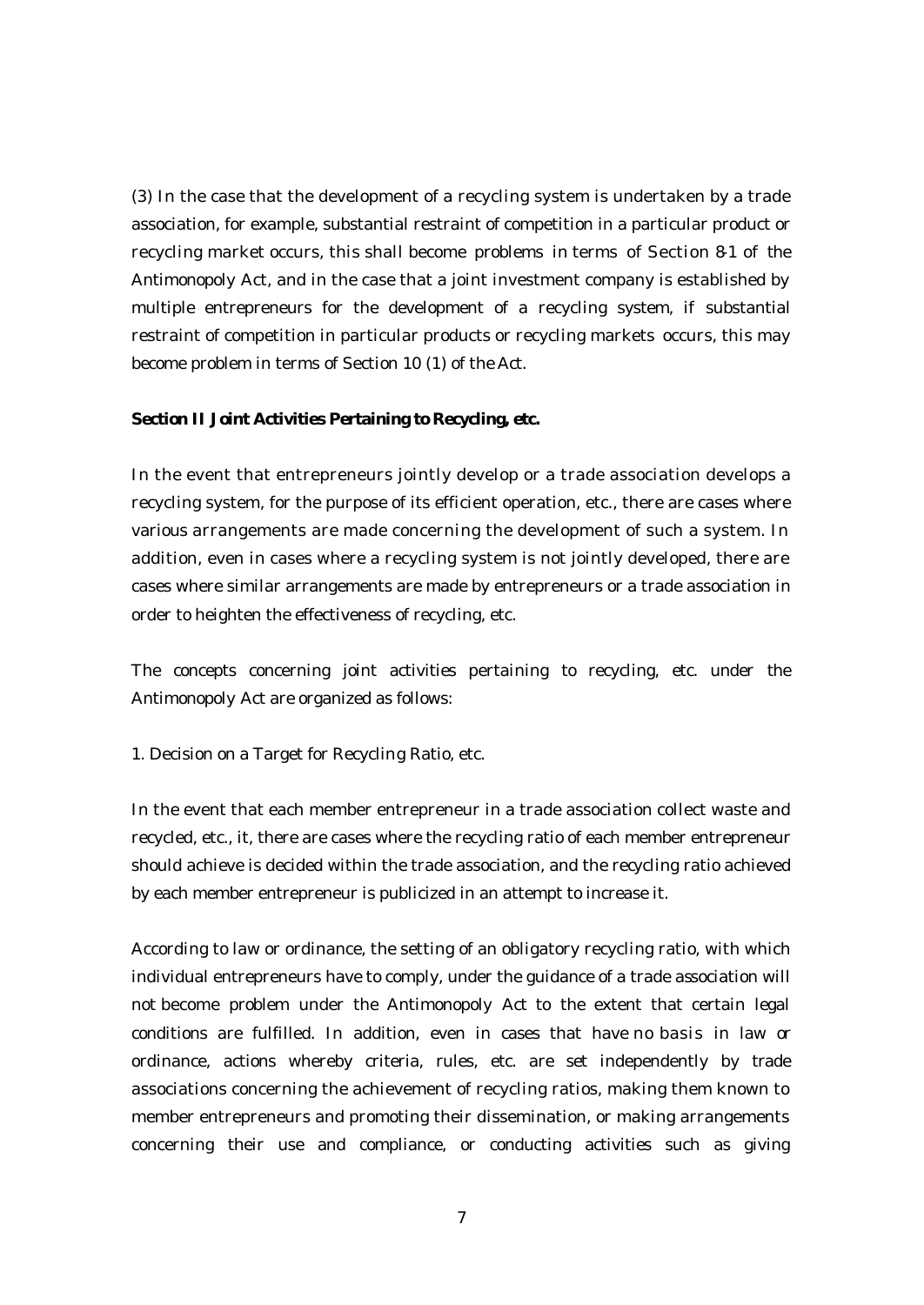instructions, making requests, etc. (independent regulations), shall in principle not be considered to be problems under the Antimonopoly Act, to the extent that there is no unfair discrimination among members and that compliance with these is not enforced (See Trade Associations Guidelines 7-6 (Setting Criteria Based on Social or Public Aims)).

In addition, from the perspective of promoting the achievement of the recycling ratio, the announcement of the achievement of ratios by member entrepreneurs shall in principle not be considered to be problems under the Antimonopoly Act, to the extent that there is no unjust market exclusion (see Note) on the products of members that do not achieve their recycling ratio.

(Note) For example, the setting targets of recycling ratios that could not be achieved by specific members in order to exclude them from the product market of the members that are being sold inexpensively would become problems under the Antimonopoly Act.

2. Integration of Specifications for Components that are Easy to Recycle and Component Standardization

There are cases where, in order to efficiently reuse and process waste, manufacturers jointly aim or a trade association aims to integrate product component specifications and standardize components.

The integration, etc. of component specifications in order to promote efficient recycling, etc., reduces the required costs for recycling, etc. and are considered not to unjustly obstruct benefits for the consumers in general. Hence, even if manufacturers jointly make or a trade association makes arrangements concerning the use of components with integrated specifications or components that had been standardized, to the extent that there is no unjust discrimination among specific manufacturers or component manufacturers and that compliance with these is not enforced, the impact on competition in the product market is small (See Trade Associations Guidelines 7-5 (Setting Criteria Regarding Standardization of Specifications) and in principle are not considered to be problems under the Antimonopoly Act.

3. Joint Research and Development of Products That Are Easy to Recycle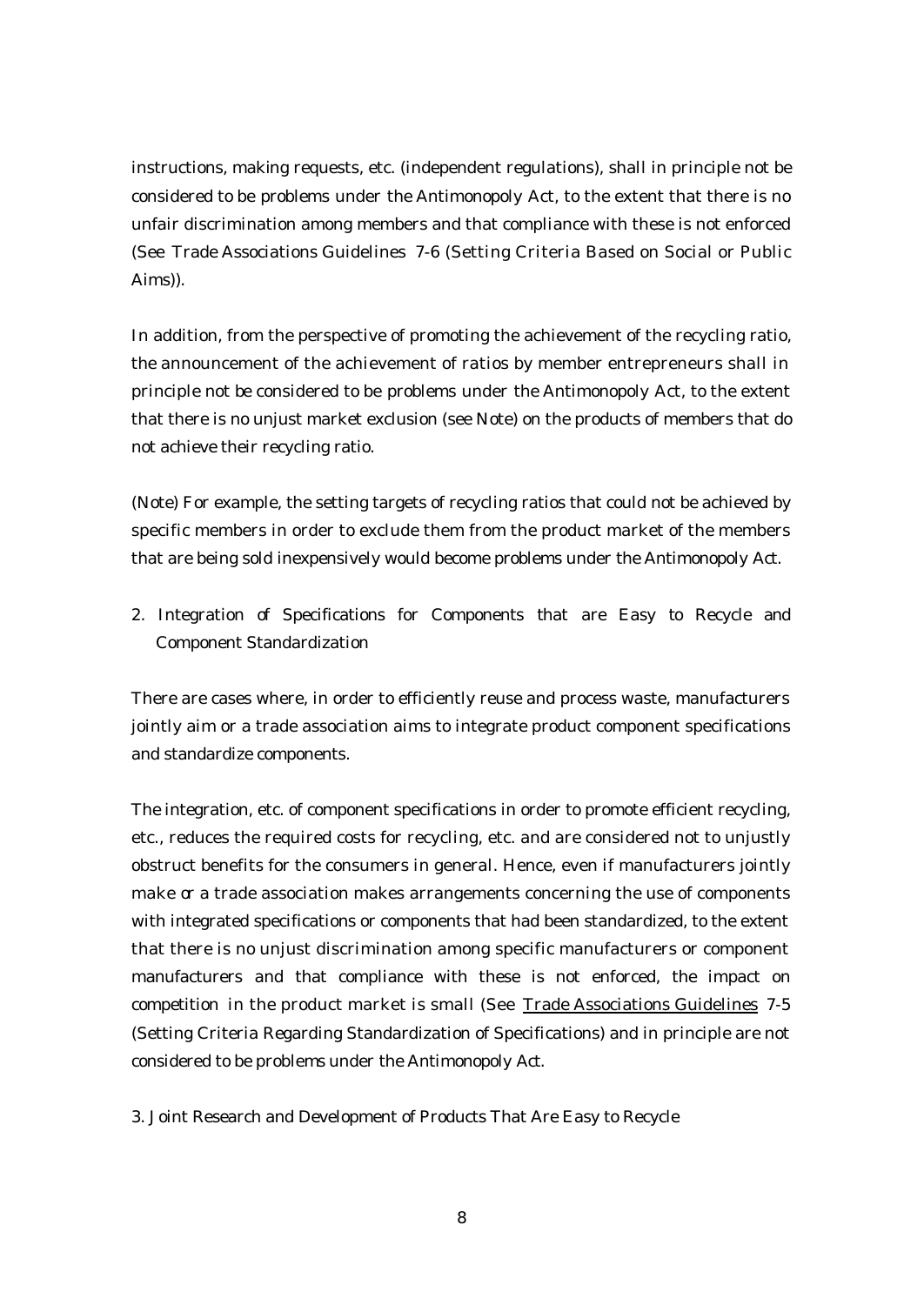There are cases where, in order to develop products that are easy to recycle and improve the recycling ratio, multiple manufacturers are engaged in joint research and development (R&D) project.

Although the research results of joint R&D projects of products that are easy to recycle naturally have direct impact to the product market, the project intends to address so-called external factors such as environmental measures, the necessity for joint undertaking is considered to be high. Accordingly, the joint R&D project, depends on the number of participants, market share, access to results achieved, etc., it is unlikely to become an problem under the Antimonopoly Act, in cases where it is not so easy to carry it out alone taking into account cost, risk etc. related to research (see Note).

- (Note) The "Guidelines Concerning Joint Research and Development under the Antimonopoly Act" state that, "a joint R&D project intended to address so-called external factors, such as developing an environmental or safety measure, may not in itself immediately exclude the possibility for such a project to become an problem under the Antimonopoly Act. However, taking into account cost, risk, etc. related to research, it may not be so easy to carry it out alone. In such a case, it is unlikely to become an problem under the Antimonopoly Act."
- 4. Standardization of Formats of Waste Management Forms (Manifests) and Enforcing their Use

Pursuant to such laws as the Waste Disposal and Public Cleansing Law, in some cases entrepreneurs are required to use a waste management form this is called a manifest in order to prevent the illegal disposal of waste,. The formats of these manifests are standardized within trade associations, and the members of the association are obliged to use that manifest. In cases where the use of a manifest is a legal requirement and in addition to that, there are legal provisions concerning the items that must be recorded in the manifest, although it is matter of course, however, even in cases where there are no such provisions, considering the character of the manifest, which is used for the management of appropriate activities for the recycling, etc. of waste, even if the manifest is in a standardized format and its use is enforced among the members of the association, there should be no impact on competition in the product and recycling markets, and therefore are not considered to be any problems under the Antimonopoly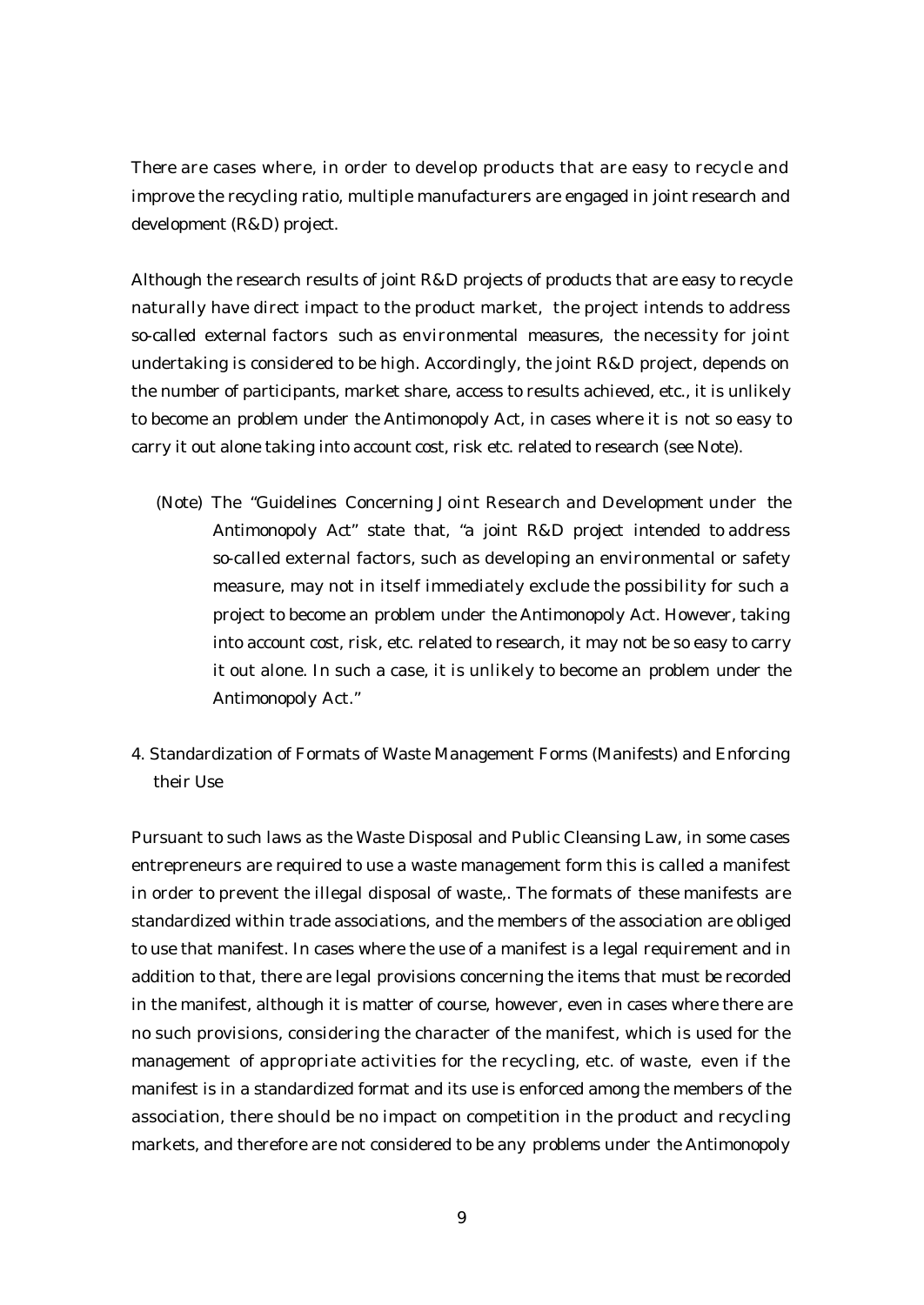# 5. Joint Activities Concerning Recycling Expenses

In the event that the implementation of recycling shall be a requirement by laws or ordinances, or strongly required from social purposes, since appropriate additional costs are required on a continual basis of activities for recycling, etc., it can be expected that the promotion of recycling, etc. will be difficult if the burden of the required costs for collection and transportation of waste or processing for their recycling, etc. (hereinafter referred to as "recycling costs") are not placed on the demanders such as consumers (hereinafter referred to as "demanders"), there are cases where entrepreneurs jointly employ or a trade association employs various measures for recycling costs. The principles under the Antimonopoly Act are as follows:

(1) Setting Independent Criteria Regarding Collection Methods

A. There are cases where, as part of activities for recycling, etc., entrepreneurs collect waste at the time of the sale of their products to demanders, and in these cases the collection method of recycling cost is either to include the equivalent recycling cost into the price of the product itself and collect them from the demander, or to collect a recycling charge separate from the price of product.

In such cases, in order to gain the understanding of demanders, if entrepreneurs jointly set or a trade association sets independent criteria with the aim of collecting a recycling charge separate from the price of product itself, to the extent that compliance with them is not enforced, they are not considered to be problems under the Antimonopoly Act (See Example 5 and Example 6).

B. However, if entrepreneurs jointly set or a trade association sets a specific recycling charge fee results in the product sale and the collection of waste transaction being treated as one, there could be a significant impact on competition in the product market, and also reduce incentive on the part of entrepreneurs to reduce required costs for recycling, etc., which would obstruct the promotion itself of efficient recycling, etc., having a significant impact on competition in the recycling market, and therefore would become problems under the Antimonopoly Act (Section 3 or Section 81)(i) of the Antimonopoly Act).

Act.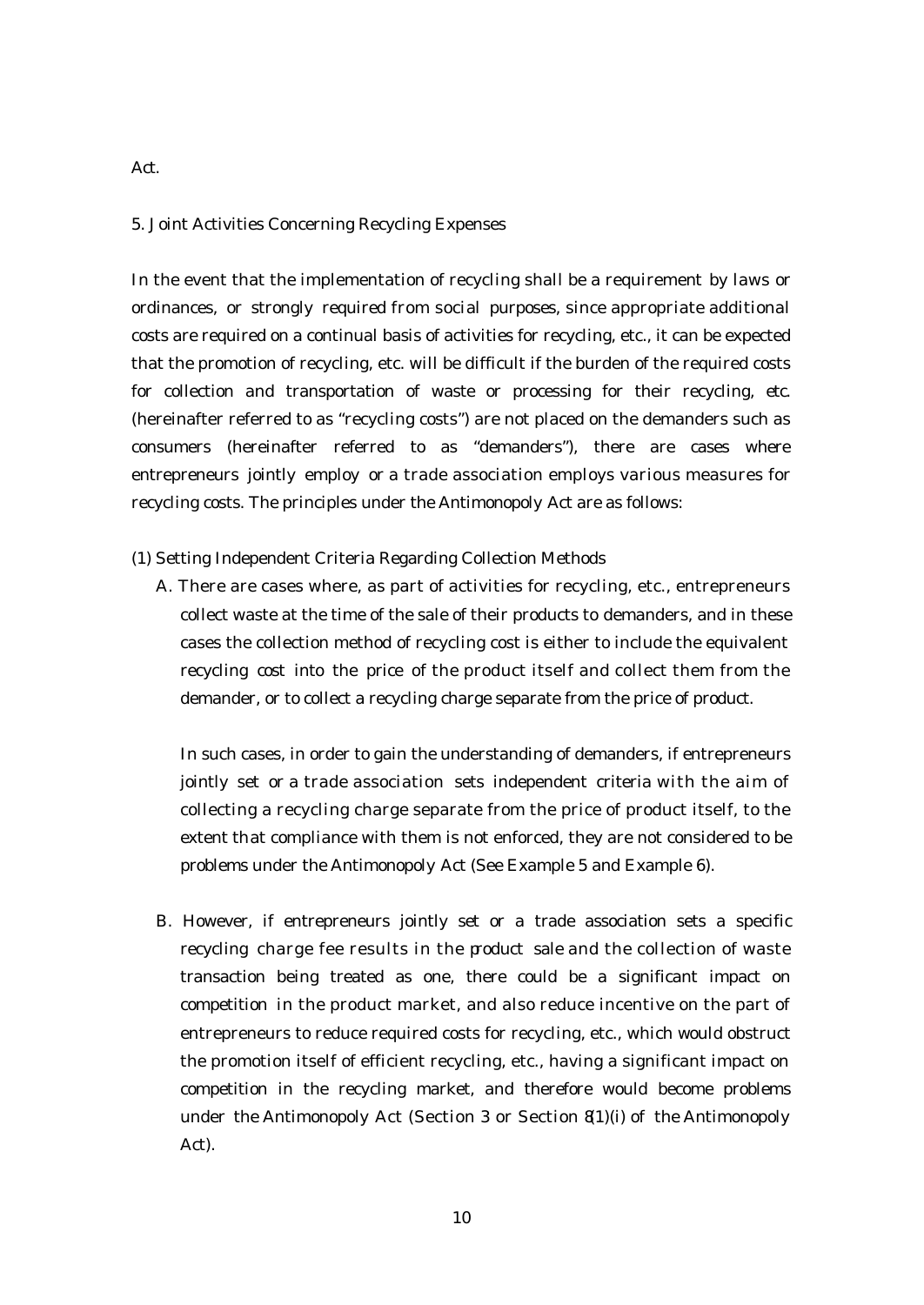#### (2) Setting Independent Criteria at the Time of Collection

In the case that entrepreneurs undertake new activities for recycling, etc., the methods for collection of recycling costs are pointed to demander to pay at the time of waste collection, or collect it at the time of sale by incorporating the cost into the selling price of the product in advance. Even if entrepreneurs jointly set or a trade association sets independent standards to facilitate recycling, etc. and make the collection of costs easy to understand by consumers, by either collecting recycling costs at the time of waste collection or collecting them at the time of sale, to the extent that compliance with these is not enforced, they are not considered to be problems under the Antimonopoly Act.

#### (3) Setting Independent Criteria Regarding the Indication Methods

Since appropriate additional costs are required on a continual basis for activities for recycling, etc., gaining the understanding of demanders, even if entrepreneurs jointly set or a trade association sets independent criteria for indicating recycling costs, for example, providing a form for the indication, to the extent that compliance with these is not enforced, they are not considered to be problems under the Antimonopoly Act. However the decision of a specific sum for recycling costs by entrepreneurs acting jointly or by a trade association could increase the selling prices of products and therefore would become problems under the Antimonopoly Act (Section 3 or Section 8(1) (i) of the Antimonopoly Act) (see Example 2).

#### 6. Development of a Deposit System

(1) As one kind of recycling system, there are cases where, in order to improve collection ratios for waste such as empty bottles, an association of distributors introduces a deposit system (meaning a system that entails collecting a specific amount of deposit at the time of sale of the product, and returning the same amount once the waste is collected; hereafter the same) (see Examples 7 and 8).

In the event that the deposit system is being smoothly implemented and it has become a norm for demanders to return waste to distributors, etc., since the amount of money returned is the same as that which was paid as a deposit, the deposit amount has little impact on the choice of product purchased by consumers, and does not entail a direct means of competition among entrepreneurs.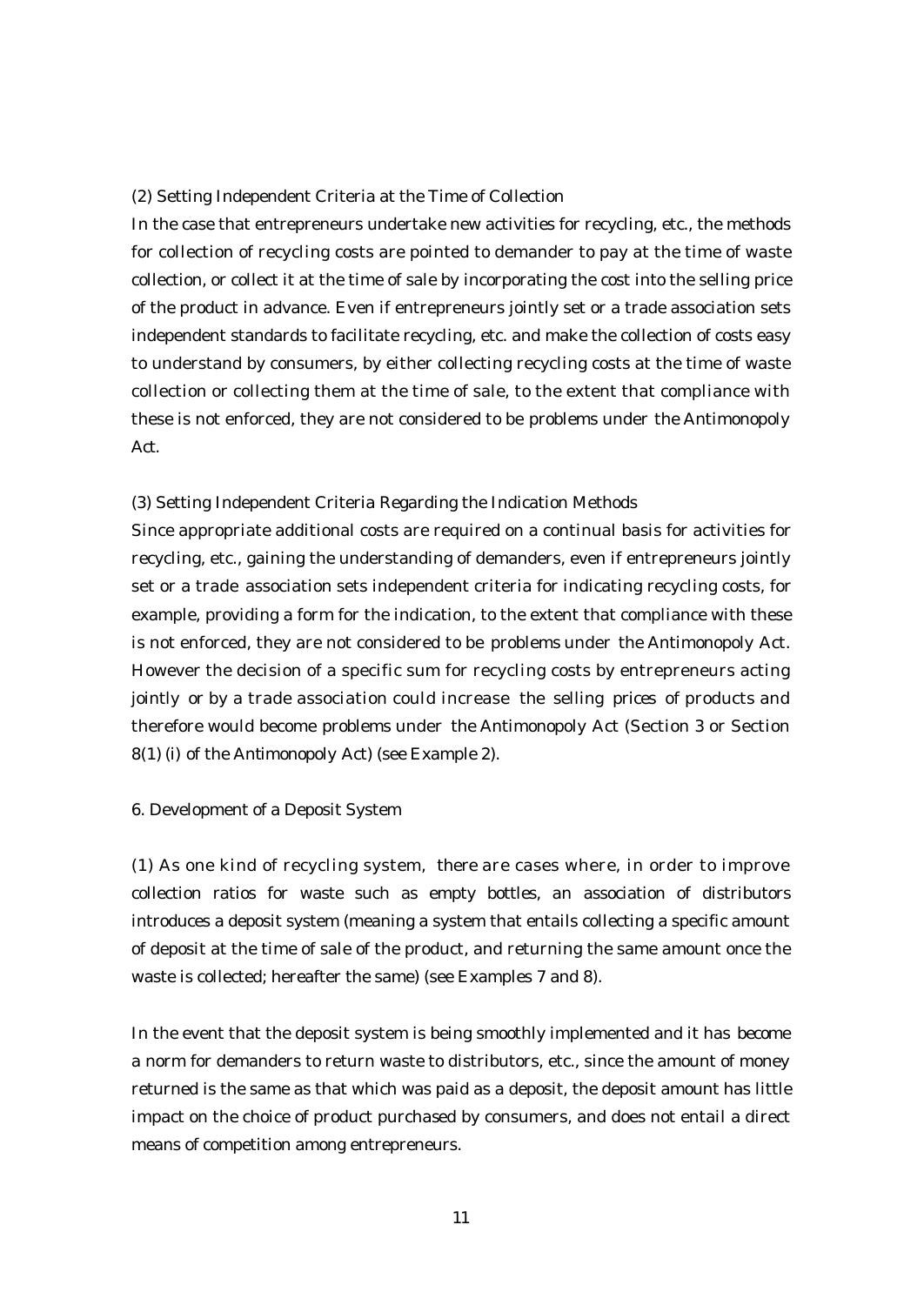Accordingly, in order to enhance the collection ratio for empty cans, bottles, batteries, etc., when entrepreneurs jointly develop or a trade association develops a deposit system, if the amount of deposit collected at the time of sale of the product and the amount returned at the time of collection of waste are the same and is the same for all entrepreneurs, it is usually the case that it is not considered to be an problem under the Antimonopoly Act.

(2) However, although there are cases where entrepreneurs jointly set or a trade association sets the deposit amount higher than the amount of money that is returned in order to incorporate the required costs for waste collection into the deposit amount, and arrange to make the deposit and returned amount of money the same, the problem of degree to which demanders should bear the required costs for waste collection should be left to the independent decision of entrepreneurs, and such arrangements could lead to increases the selling prices of products and is therefore an problem under the Antimonopoly Act (Section 3 or Section 8(1)(i) of the Antimonopoly Act).

# **Example 1 Development of a Recycling System by Manufacturers**

1. Overview

Five companies, including company A are large household appliance manufacturers. The Law for the Recycling of Specified Kinds of Home Appliances (hereinafter referred to as the "Home Appliance Recycling Law") obliges household appliance manufacturers to take back products that have been disposed of, to implement their re-merchandizing, etc., and to publicize the charges for their re-merchandizing, etc. for four specified home appliances (air conditioners, televisions, refrigerators and washing machines). It is necessary for the appliance manufacturers to develop a system for the taking back and re-merchandizing of the four specified appliances that have been disposed of. However, each individual manufacturer would have difficulty in developing a system independently due to the cost burden involved.

For this reason, the five companies, including company A, are considering the development of a recycling system as detailed below.

- (i) To establish processing facilities nationwide to deal with re-merchandizing.
- (ii) To establish sites nationwide to which home appliance retailers can forwarddisposed appliances that have been taken back from their users to specific locations (hereinafter referred to as "designated collection sites"), and to commit a transportation company to transport the disposed appliances from the designated collection sites to the re-merchandizing facility.
- (iii) To establish a jointly financed company to manage and operate the recycling system.

In addition to the five companies including company A, two other large household appliance manufacturers are acting jointly in looking into the development of a similar recycling system. Small and medium household appliance manufacturers are looking into using the systems developed by the large household appliance manufacturers.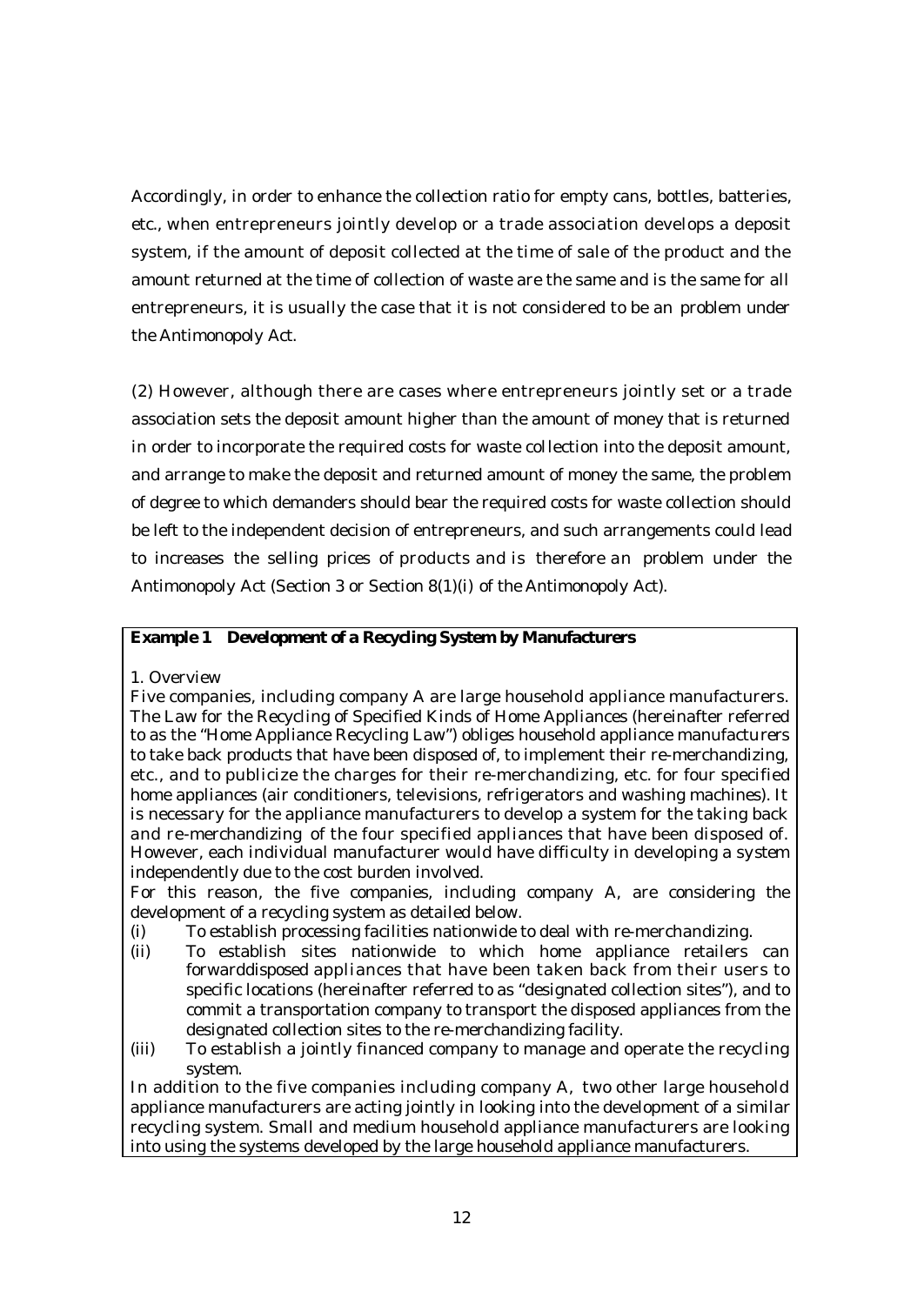2. Views under the Antimonopoly Act

(1) This example is one in which the costs required for recycling, etc. undertaken as a joint operation are charged as cost for re-merchandizing, etc. separate to the selling price of the product. The participants in the said recycling system are large household appliance manufacturers and joint operations are being applied to the establishment of designated collection sites, the transportation from the collection sites to the re-merchandizing facilities and re-merchandizing itself. It is considered that the costs required for recycling, etc. undertaken as a joint operation are generally small in comparison to the selling price of the products and in the usual case have little influence on competition in the product market of the four specified home appliances. However, in the case that the five companies, including company A, deny use of the said recycling system by small and medium household appliance manufacturers without rational reason, thereby causing difficulties in the business activities for the small and medium manufacturers, this would present a problem under the Antimonopoly Act (General Designation 1 (Concerted Refusal to Deal)).

(2) In addition, in this example, due to the fact that multiple recycling systems exist, it cannot be concluded that this would restrain competition in the recycling market. However, if users of the recycling system in this example are unjustly restricted from developing a separate system, or if use of other recycling systems is unjustly restricted, there is the possibility of presenting a problem under the Antimonopoly Act ((General Designation 11 (Dealing on Exclusive Terms) or General Designation 13 (Dealing on Restrictive Terms)).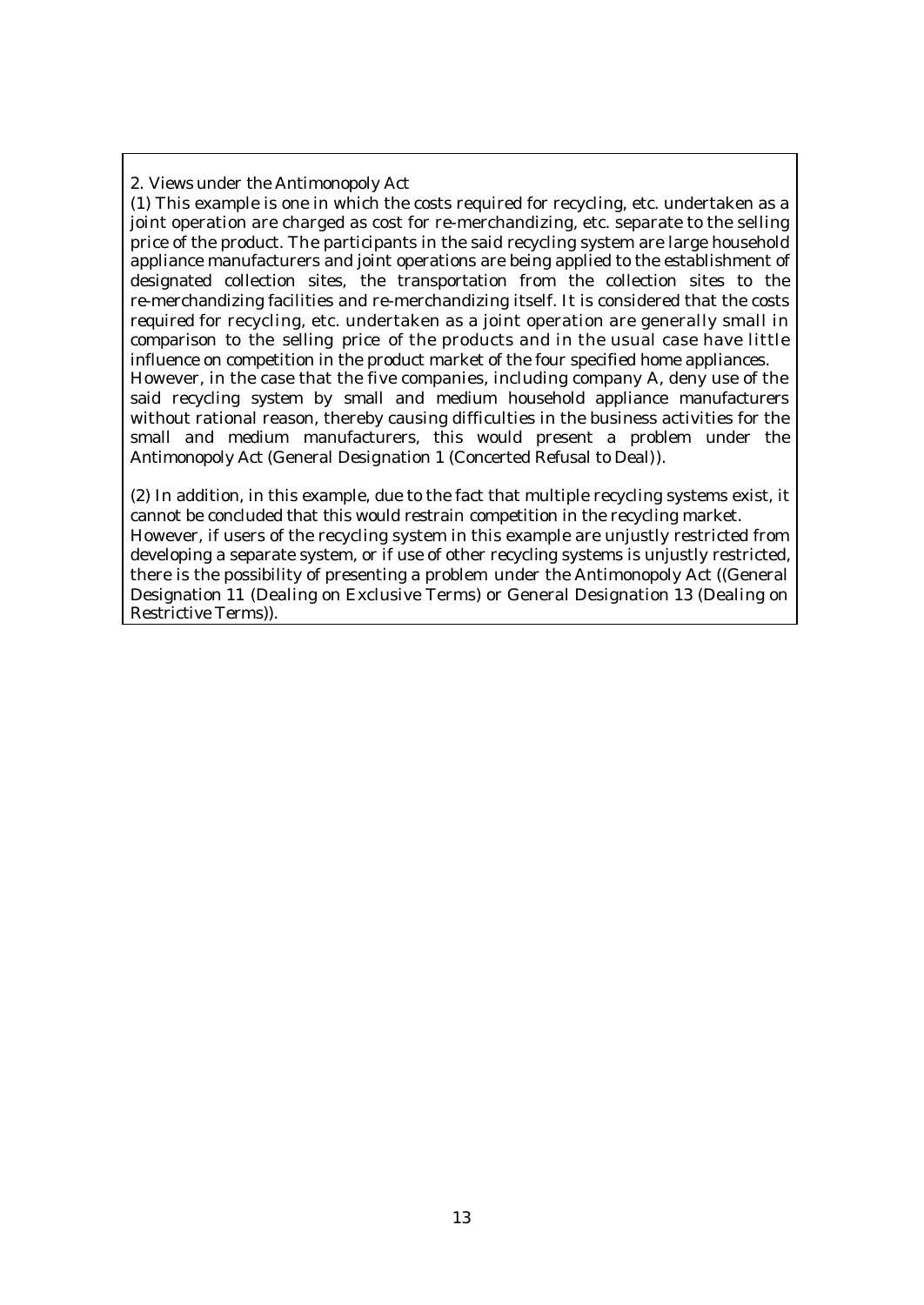# **Example 2 Development of a Recycling System and Indication Methods for Recycling Costs by Trade Association**

## 1. Overview

Association A is a trade association that has a membership comprising almost all manufacturers of product B, a consumable item. Product B is sold to consumers through retail distributors. Product B has been disposed of after use by consumers as non-combustible garbage, but awareness of environmental problems is rising and it has been pointed out that the recycling of product B should be promoted. In response, Association A is looking into establishing a recycling facility for product B, setting up collection boxes at individual retail distributors to collect the disposed product, and commissioning a collecting company to collect the disposed products from retail distributors on a regular basis. In addition, the costs required for collection and recycling of the disposed product (hereinafter referred to as "recycling costs") are split between the individual members of the association according to the number of their products collected. Since there is also a need to get users to bear the burden of the costs involved in order to improve recycling effectiveness, association A is currently considering making a form concerning a indication method to display the recycling costs (e.g. indicating on the packaging of product B that "recycling costs: XXX JPY).

## 2. Views under the Antimonopoly Act

(1) The recycling system in this example is undertaken by the association made up of manufacturers of product B, and joint operations are being applied from the collection of waste to their recycling. Unless the proportion of costs required for recycling, etc. undertaken as a joint operation to the price of product B does become large, it is generally considered to have little influence on competition in the product market.

In addition, even if the recycling system in this example is currently the only system in the industry for this product, in the case that a joint operation is required and there are no alternative means, unless Association A does unjustly restrict the use of the recycling system by entrepreneurs other than association members and does unjustly restrict the independent development of a recycling system by members, it is considered to have little influence on competition in the recycling market.

(2) In addition, in order for Association A's recycling to be efficient, even if the association makes a form concerning an indication method to display recycling costs, unless it forces to comply with this form , it would not present problem under the Antimonopoly Act. However, the deciding of a specific recycling charge fee would present a problem under the Antimonopoly Act (Section 8(1) (i) of the Antimonopoly Act).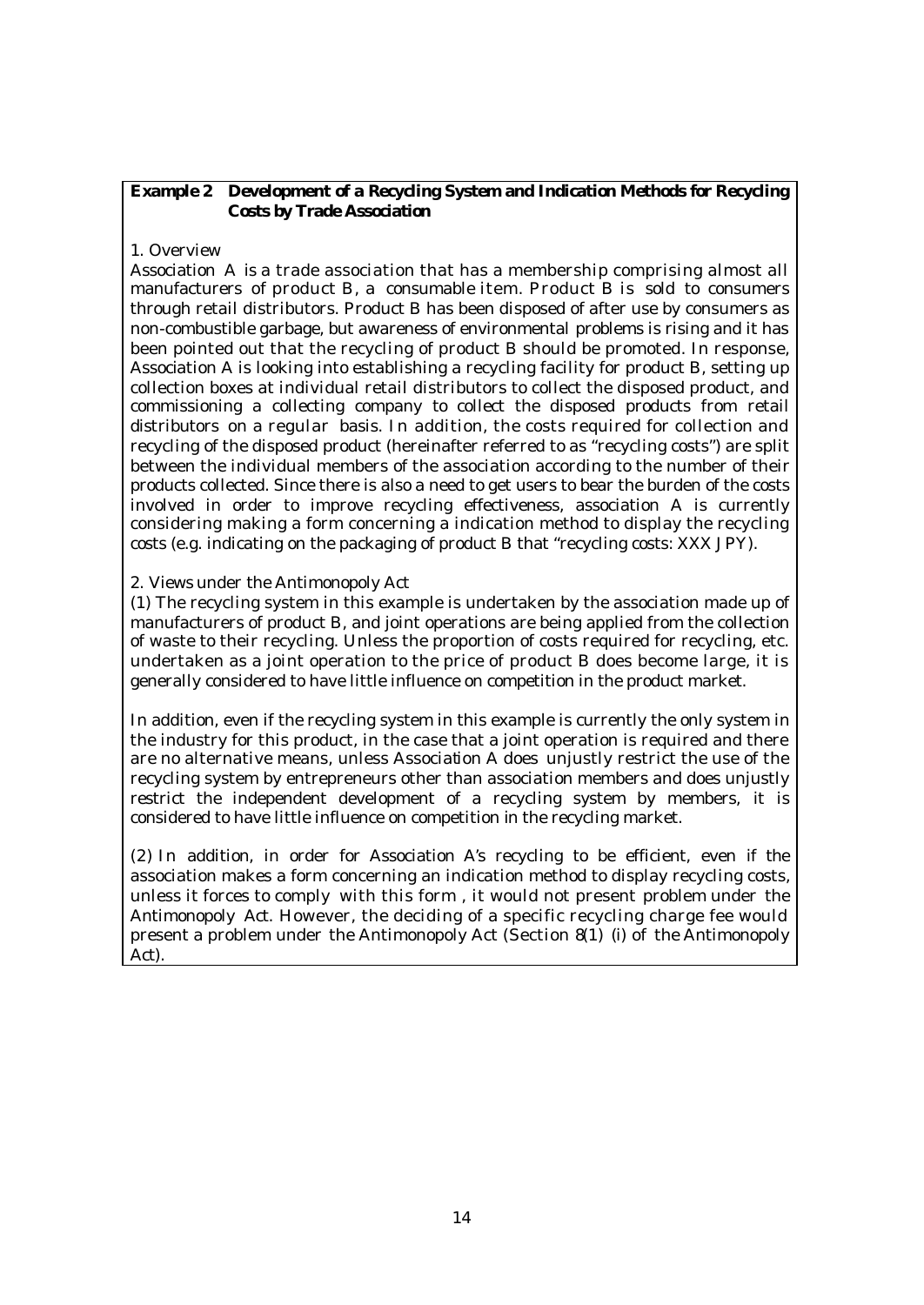# **Example 3 Development of Recycling System by a Trade Association**

1. Overview

Association A is a trade association that has a membership comprising the great majority of manufacturers of product B, a chemical product. In order to deal with environmental problems, Association A is looking into establishing a recycling center and recycling waste from product B.

Specifically, the recycling center will be commissioned to an industrial waste processing operator, which will collect, sort and grind the waste produced by entrepreneurs, and commission another recycling business to conduct recycling.

On the other hand, although the association has no choice but to request that entrepreneurs that use product B bear the operating costs, etc. of the recycling center, since it is difficult to collect such costs directly from each entrepreneur at the time of waste collection, due to product B's qualities, association A is currently considering procuring operation costs, etc. for the recycling center by adding on a fixed amount to the selling price of product B shipped by manufacturers of product B and collecting this fixed amount from the manufacturers of product B.

2. Views under the Antimonopoly Act

(1) The recycling system in this example is undertaken with the participation of the great majority of domestic manufacturers of product B, and joint operations are being applied from the collection of waste to their recycling. Unless the proportion of costs required for recycling, etc. undertaken as a joint operation to the price of product B does become large, it is generally considered to have little influence on competition in the market for product B.

In addition, even if the recycling system in this example is currently the only system in the industry of this product, in the case that a joint operation is required and there are no alternative means, unless Association A does unjustly restrict the use of the recycling system by entrepreneurs other than association members and does unjustly restrict the independent development of a recycling system by members, it is considered to have little influence on competition in the recycling market.

(2) In addition, with regard to the decision to add on a fixed amount to the selling price of product B as a means of procuring operations costs, this action would result in selling price rise for product B and would cause a problem under the Antimonopoly Act (Section 8(1)(i) of the Antimonopoly Act) as a price restriction by an association.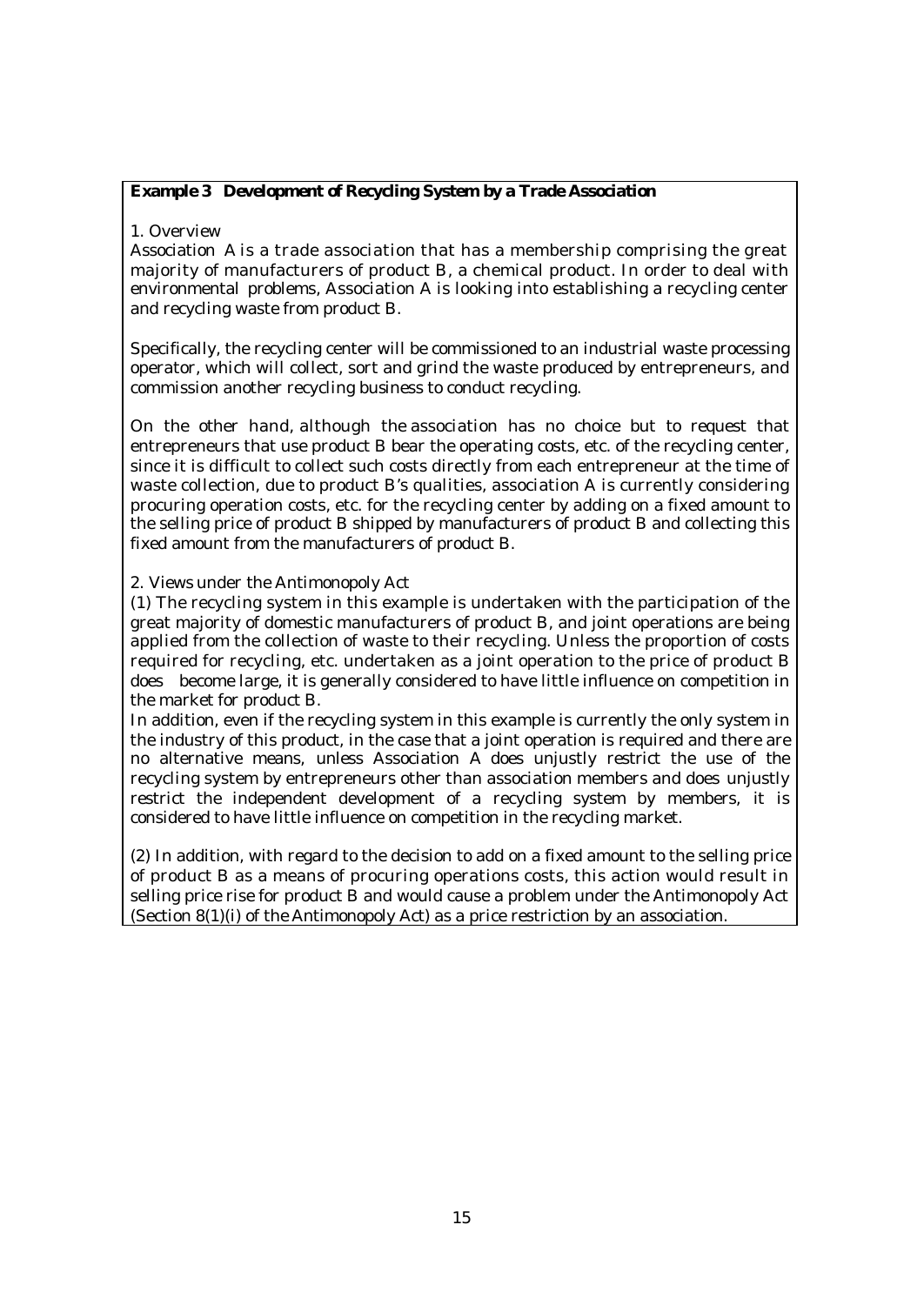# **Example 4 Development of a Recycling System by Manufacturers**

## 1. Overview

Multiple manufacturers including company A (hereinafter referred to as "company A, etc.") produce machinery product B for entrepreneurs, accounting for an approximate 80% share in the market for product B.

When users replace product B with a new model, the manufacturers of product B collect the old products and by commissioning a recycling entrepreneurs recycle the components of the product. However, there are many cases in which users of product B use products from multiple manufacturers and the old products that are collected by the manufacturer are not necessarily the product of the company collecting it. Therefore, in order to proceed with recycling, it is necessary for each manufacturer, after collecting old products, to sort out the products made by other companies and exchange these products for their own products that are collected by other manufacturers as old products. This causes a backlog in recycling due to the complexity in the sorting process of old products.

Therefore, in order to promote recycling of old products, company A, etc. is looking into developing the following recycling system:

- (i) To establish a jointly financed separation center to undertake the work of sorting out the old products according to manufacturers.
- (ii) Each manufacturer will forward the old products they have collected to a separation center, and in addition to commissioning the job of sorting out the products by manufacturers, will take receipt of their own products that have been sorted out at the center, and recycle the components.
- (iii) The costs for the separation center will be paid by each manufacturer in accordance with the number of products received by each company.

#### 2. Views under the Antimonopoly Act

The recycling system in this example is participated by approximately 80% of all manufacturers of product B. However, joint operations are being limited to the sorting by manufacturer of old products that have been collected, and it is generally considered to have little influence on competition in the product market. However, in the case that the company A, etc. act jointly to deny or restrict use of the recycling system by other manufacturers of product B without rational reason, this would present a problem under the Antimonopoly Act (General Designation 1 (Concerted Refusal to Deal)).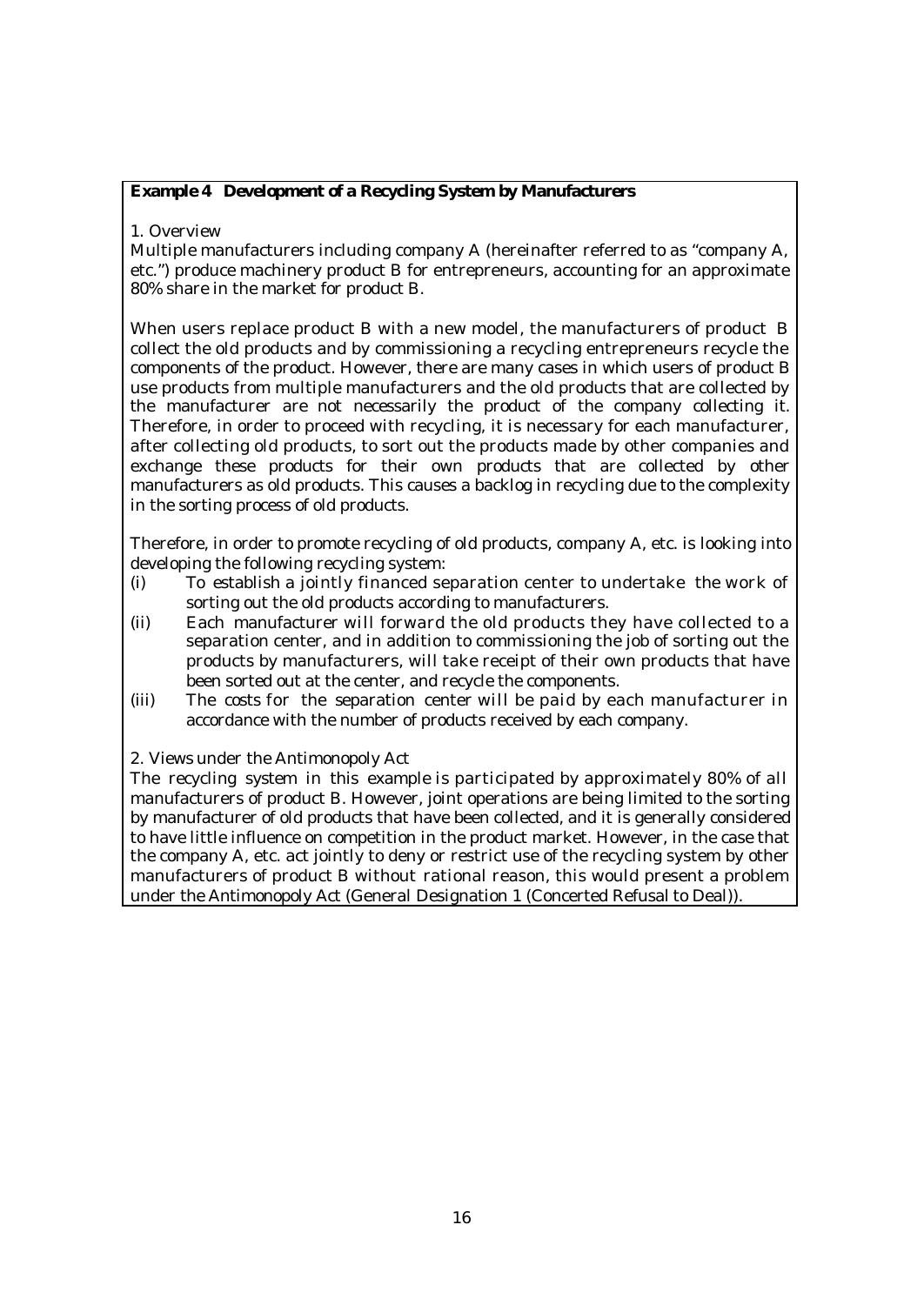# **Example 5 Development of a Recycling System and Collection Method for Recycling Costs by an Association**

1. Overview

Association A is a trade association of home appliance retailers in city X, having a membership comprising the great majority of home appliance retailers in that city. The Home Appliance Recycling Law obliges home appliance retailers to take back from four specified kinds of home appliances that have been disposed of and to deliver them to the manufacturer.

Association A is looking into the following method for the efficient collection and transportation of disposed home appliances.

- (i) To establish a temporary storage facility for disposed home appliances in city X, and to bring in disposed of home appliances that have been taken back by the retailers from users.
- (ii) The transportation from the temporary storage facility to designated collection sites of each manufacturer would be commissioned to a transportation company in a joint operation by Association A.
- (iii) The costs required for transportation will be collected uniformly by Association A from each of the home appliance retailers, who will cover their collection and transportation costs by charging a take-back fee to the users.

In addition, with regard to the take-back fee that would be an additional cost charged by the home appliance retailers in city X, if some member of the association does not charge consumers for this cost it would be difficult for other members to charge and therefore there is a concern that it would not be possible to implement collection and transportation with certainty.

Therefore, in order to ensure that collection of the take-back fee is implemented, Association A is considering making payment of the take-back fee in monetary form a direct requirement to users (i.e. not allowing a free take-back).

2. Views under the Antimonopoly Act

(1) The recycling system in this example is participated by the great majority of home appliance retailers in city X. However, joint operations are limited to the establishment of a temporary storage facility and transportation of disposed home appliances to designated collection sites, and it is generally considered to have little influence on competition in the product market. However, if specified members were unjustly denied use of the facility, this would present a problem under the Antimonopoly Act (Section 8-1-4 of the Antimonopoly Act).

(2) The Home Appliance Recycling Law stipulates that home appliance retailers can charge users a take-back fee and in order to ensure that recycling activities are implemented, even if Association A made the payment of the take-back fee in monetary form a direct requirement, unless its compliance is enforced, it would not present a problem under the Antimonopoly Act. However, deciding on a specific take-back fee would present a problem under the Antimonopoly Act (Section 8(1)(i) of the Antimonopoly Act).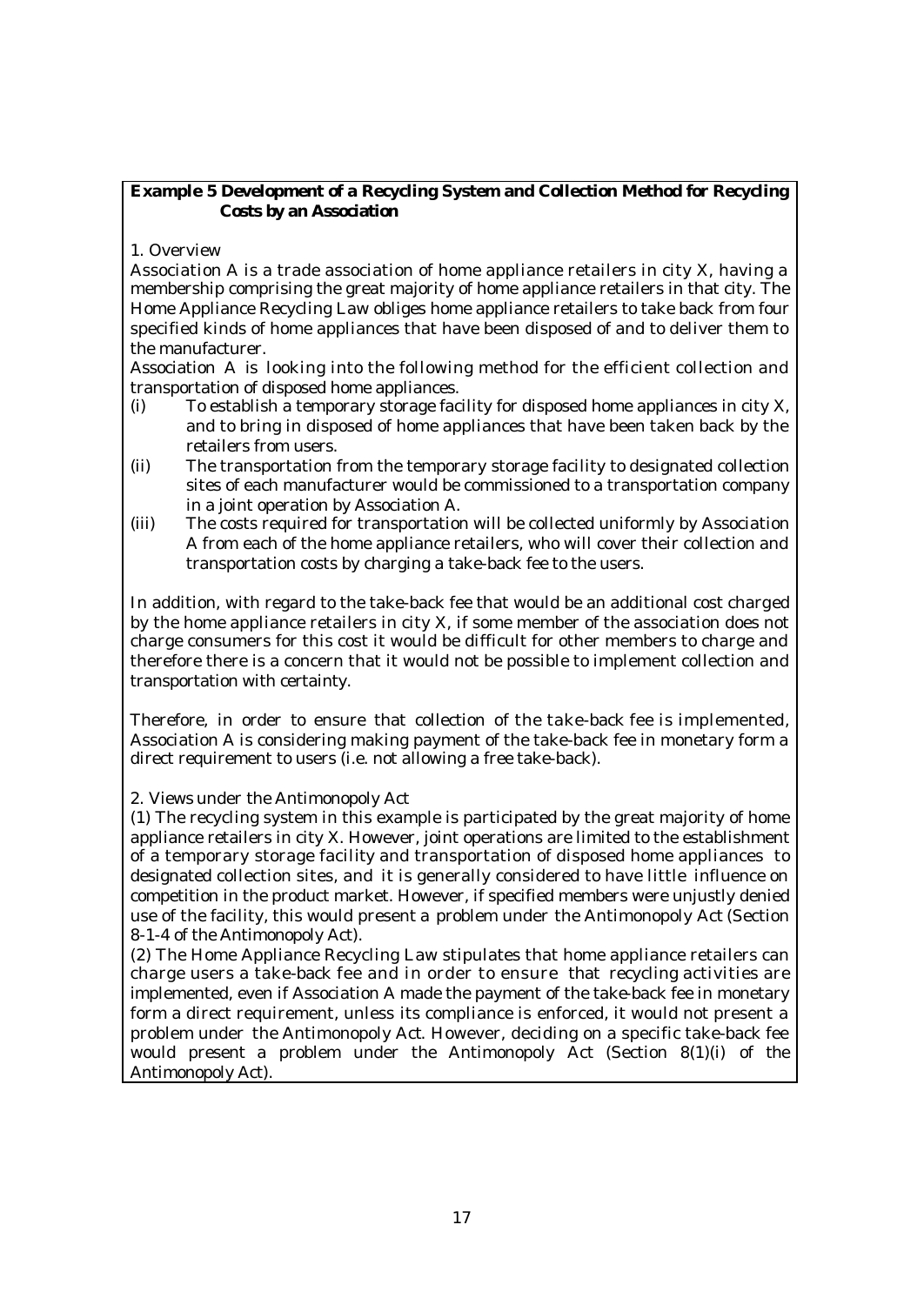# **Example 6 Collection Method of Recycling Costs by an Association**

1. Overview

Association A is a trade association of manufacturers of a product made using material B (hereinafter referred to as "product C"), having a membership of more than 90% of manufacturers of product C.

To date, with sales of new products to users (entrepreneurs) manufacturers of product C have taken back product C free of charge once disposed, then recycled it, and sold material B.

However, in recent years in addition to the market price of material B falling due to stagnant economic conditions, environmental concerns are increasing about the practice in which "other wastes" produced in the process of collecting material B from disposed product C have been used as landfill, and now an appropriate alternative method of disposal is being required instead of landfill. This leads to the situation in which the costs required for collection and recycling of waste (hereinafter referred to as "recycling costs") have risen to three or four times the previous levels.

Because recycling costs to date have been able to be covered by profits on selling off material B from collected disposed product C, collection of disposed product C had been undertaken free of charge. However, due to the above-mentioned circumstances this policy is now in difficulty.

Association A is therefore looking into charging a recycling fee separate to the price of product C itself when collecting disposed product C.

Under law there is no obligation to recycle product C.

2. Views under the Antimonopoly Act

This example is one in which the sale of the product and the taking back of waste are being integrated and by covering recycling costs through profits of selling off of recycled material B, the costs have not been passed on to users.

However, in the case that, in accordance with changes in the environment surrounding product C, if it becomes a certainty that new costs pertaining to recycling will arise, in order to promote effective recycling, it is deemed inevitable that the costs of recycling will be passed on to the user, and there is a strong social expectation that recycling will be undertaken, even if Association A collects a recycling fee separate to the price of product C itself, unless its compliance is enforced, it would not present a problem under the Antimonopoly Act. However, deciding on a specific recycling fee would present a problem under the Antimonopoly Act (Section 8(1)(i) of the Antimonopoly Act).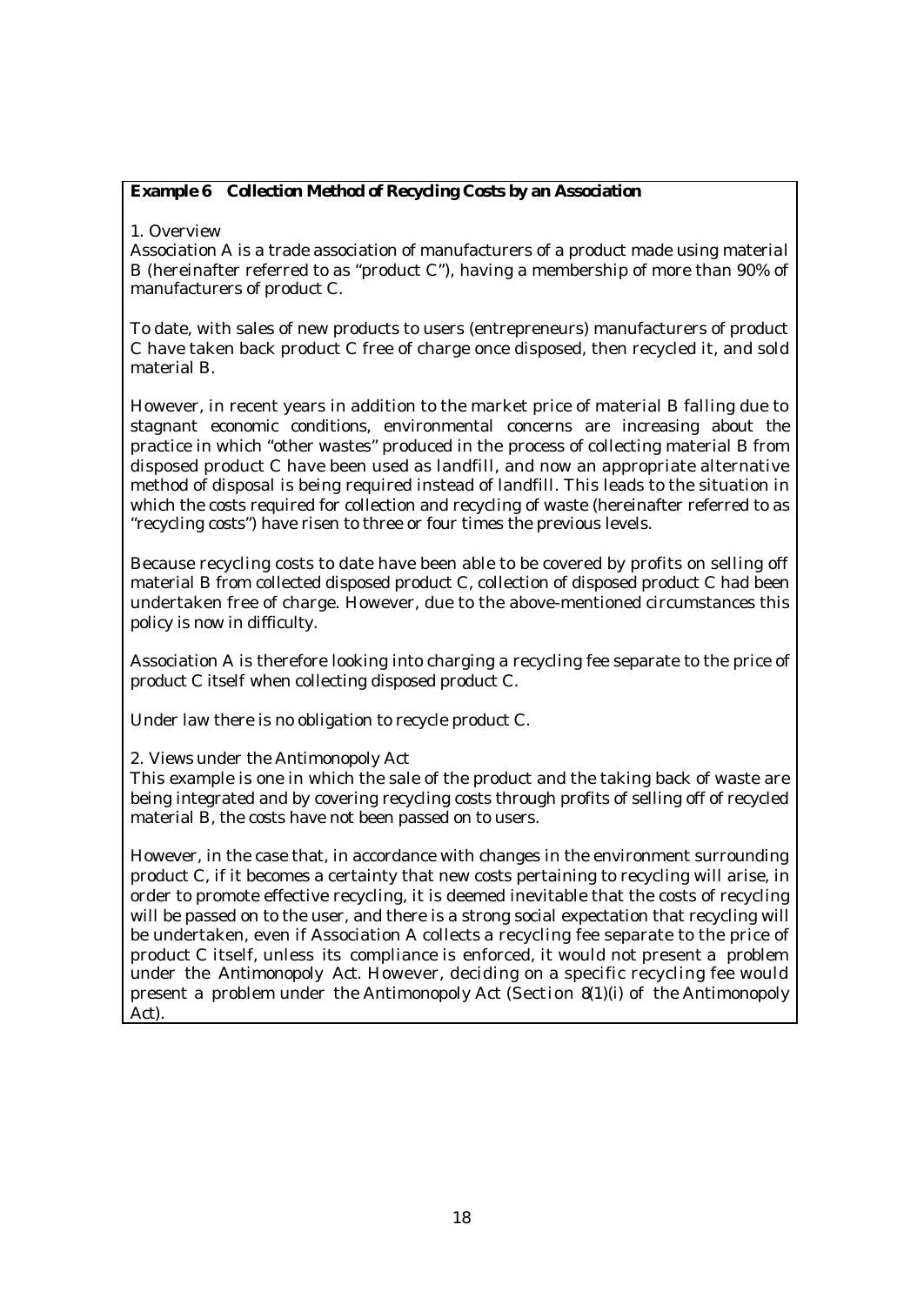#### **Example 7 Development of a Deposit System by an Association**

1. Overview

Association A is a trade association comprising manufacturers, distributors and retailers of product B, a consumable item, having a membership of the great majority of companies engaged in this business. From the perspective of promoting recycling and in order to increase the collection ratio for disposed products, Association A is considering developing the following deposit system.

- (i) To establish a management and operating Company B for a deposit system.
- (ii) To set a figure of 10 JPY as a deposit for product B to be levied by manufacturers, distributors and retailers. Consumers can receive their deposit back for product B at any retailer, not just where they purchased it.
- (iii) Retailers will pass the disposed products that have been taken back from consumers to Company B, and will receive the returned deposits and a commission that has been borne by the retailers from Company B. Company B will decide the amount of the commission.
- (iv) Company B will, once having paid the costs, pass the disposed products to a recycling contractor. The monies paid by Company B to the retailers and the costs of recycling, and management costs of the disposed products will be billed to each manufacturer, depending on the number of their products collected.

#### 2. Views under the Antimonopoly Act

From the perspective of promoting recycling, in the case that Association A establishes Company B as a management and operating company for a deposit system, and develops a deposit system in itself, it is not considered to have an influence on competition in the market of product B. In addition, the setting of a deposit figure of 10 JPY would not generally restrict the competitive practices of entrepreneurs, to the extent that the figure returned is the same as that received as a deposit, and it would not generally present a problem under the Antimonopoly Act.